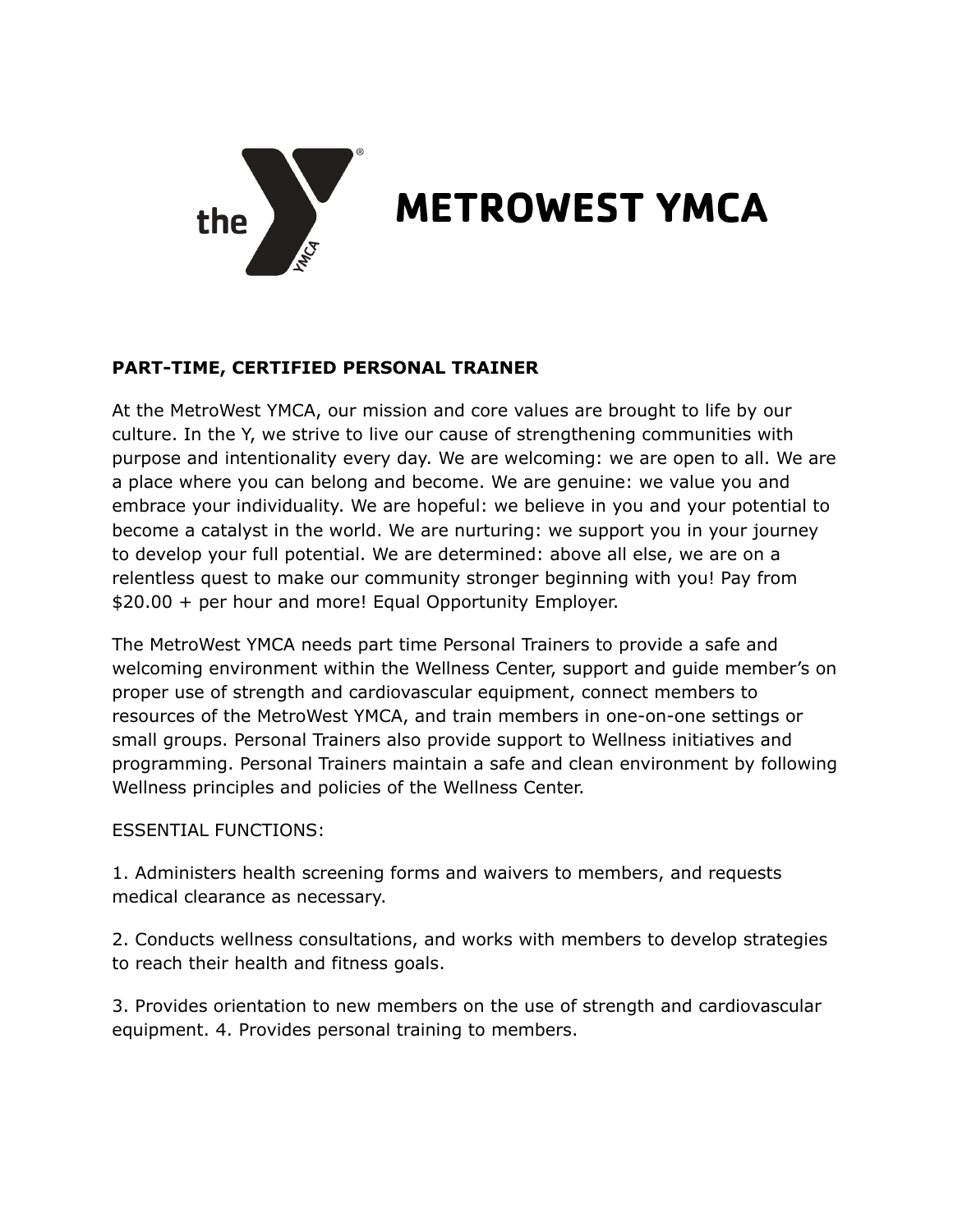5. Leads small group training specialty classes as determined by Health & Wellness Director. 6. Demonstrates up-to date knowledge, skills, and intent to learn and grow.

7. Thinks creatively when working with special populations and different work environments. 8. Provides support and feedback to members using the fitness facilities.

9. Ensures that members are using the equipment safely, and are aware of and following the procedures and policies of the Wellness Center.

10. Follows MetroWest YMCA emergency procedures and files accident or incident reports as required.

11. Works cooperatively with Wellness staff team to ensure the cleanliness of the Wellness Center by cleaning equipment, making sure that all areas are free from litter and discarded newspapers,

ensuring that equipment wipe dispensers and hand sanitizer dispensers are full, and broken equipment is reported properly.

12. Works cooperatively with the Wellness staff team to ensure the safety of the fitness facilities by returning weight plates, dumbbells, mats, and other equipment to their proper locations and by keeping all exits clear of equipment, fans, furniture, or anything else that would impede access to the exits.

13. Records any problems with equipment.

## QUALIFICATIONS:

1. Current national certification in CPR/AED with First Aid.

2. Current personal training certification.

3. BS degree in exercise science, kinesiology, or related field (preferred).

4. Strong interpersonal and communication skills, and an interest and ability in working with individuals of all fitness levels, with special emphasis on Health Seekers and chronic disease prevention and management.

5. Must be able to relate and communicate to Members and staff and be able to interpret and carry out the mission and goals of the MetroWest YMCA.

PHYSICAL DEMANDS: